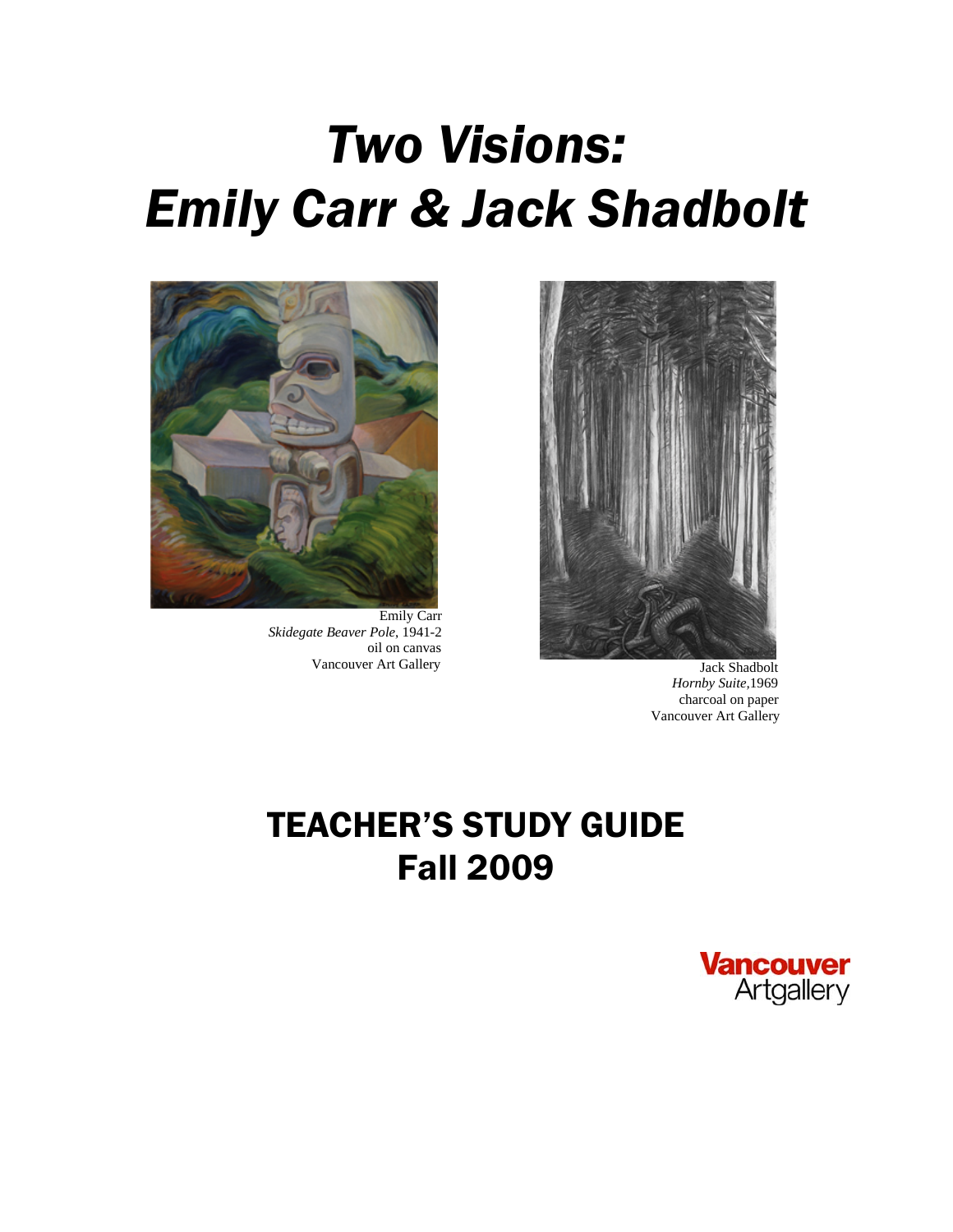## Contents Page

|         | Pre- and Post- Visit Activities |  |
|---------|---------------------------------|--|
| $1_{-}$ |                                 |  |
|         |                                 |  |
| 2.      |                                 |  |
| 3.      |                                 |  |
| 4.      |                                 |  |
|         |                                 |  |
|         |                                 |  |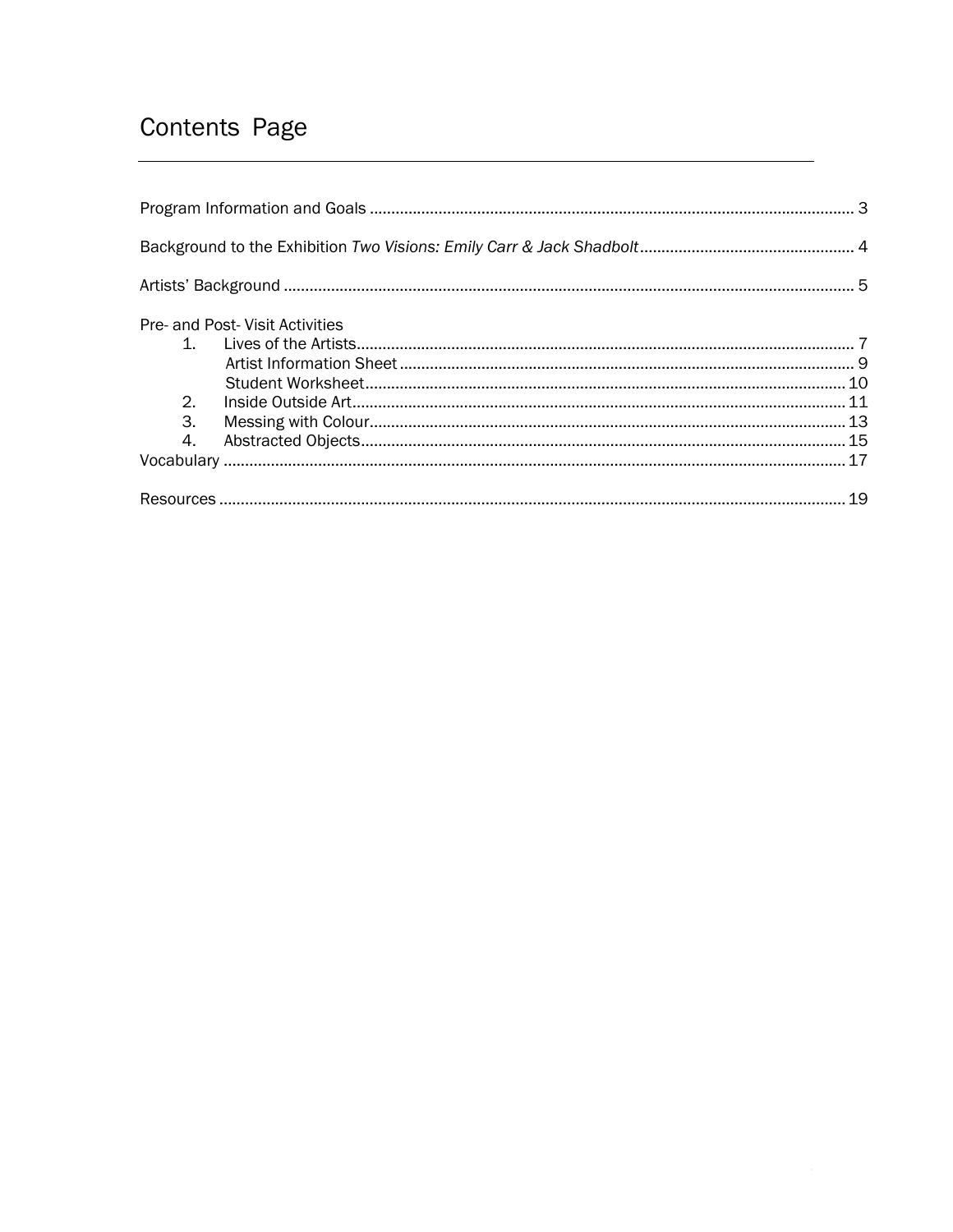## **Vancouver Art Gallery Teacher's Guide for School Programs**

The exhibition *Two Visions: Emily Carr & Jack Shadbolt* features the work by two of British Columbia's most celebrated artists. Their works portraying the forests and **First Nations** culture have helped define our visual perceptions of the province. This exhibition – marking one hundred years since Shadbolt's birth - provides us with a rare opportunity to explore and compare their interpretations of these two major themes. The work highlights their individual approaches to modernism and abstraction, their similarities and differences, through a comprehensive survey of drawings and paintings from the Vancouver Art Gallery's collection.

## DEAR TEACHER:

This guide will assist you in preparing for your tour of the exhibition*: Two Visions: Emily Carr & Jack Shadbolt*. It also provides follow-up activities to facilitate discussion after your Gallery visit. Engaging in the suggested activities before and after your visit will reinforce ideas generated by the tour and build continuity between the Gallery experience and your ongoing work in the classroom. Most activities require few materials and can be adapted easily to the age, grade level and needs of your students. Underlined words in this guide are defined in the Vocabulary section.

The tour of *Two Visions: Emily Carr & Jack Shadbolt* has three main goals:

- to introduce Carr and Shadbolt as significant British Columbian artists, both as individuals and in relation to one another
- to explore the artists' major themes forest landscapes and First Nations subject matter - within historical, geographical and social contexts
- to examine individual artworks in terms of style, technique, materials and inspiration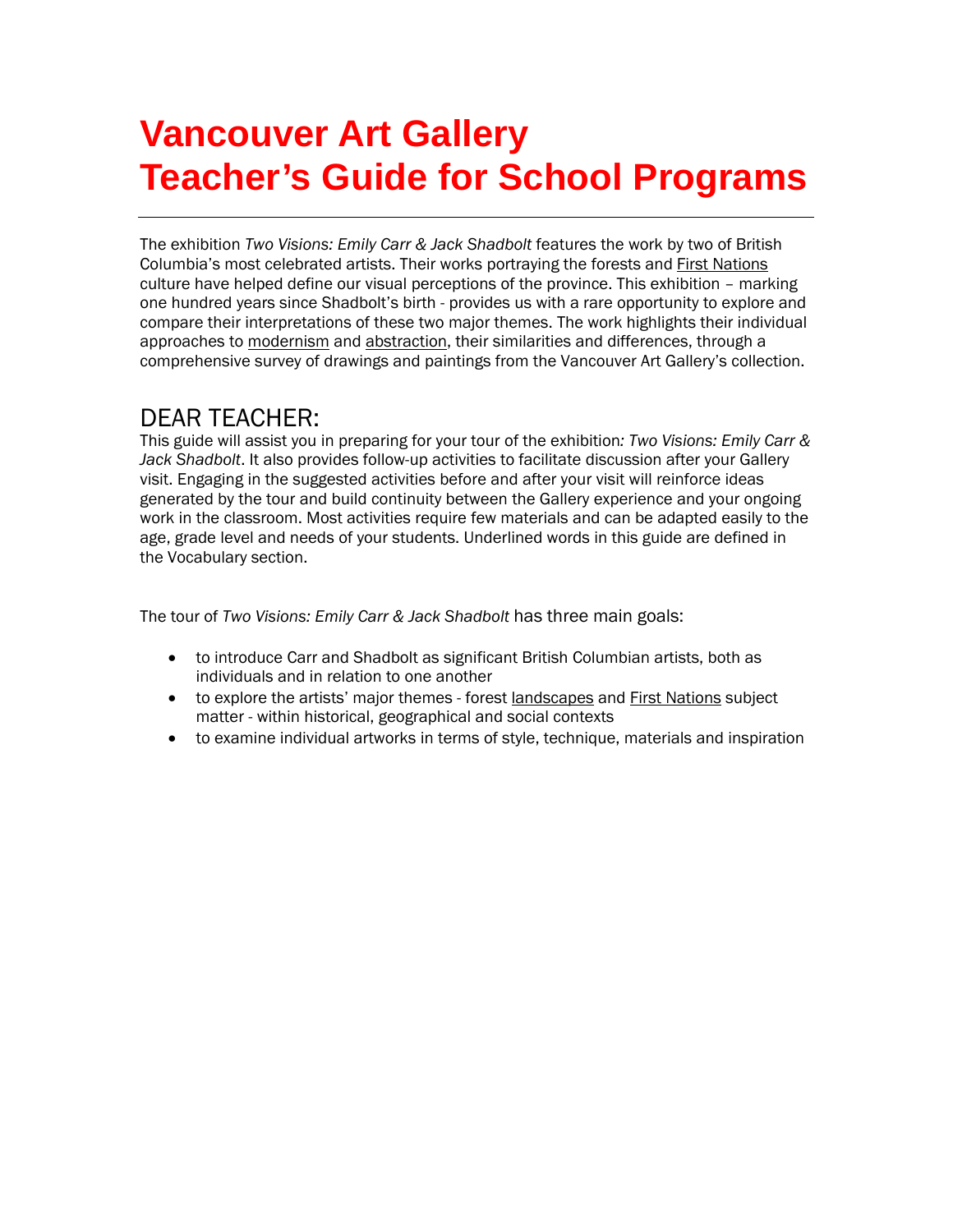# THE EXHIBITION:

*Two Visions: Emily Carr & Jack Shadbolt*<br>The exhibition *Two Visions: Emily Carr & Jack Shadbolt* is a dynamic presentation of work by two of British Columbia's pre-eminent artists. Although they reached their artistic primes during very different historical periods, they both found much of their inspiration and subjects in amongst the forests and indigenous culture of the province. They address the natural world and First Nations subject matter in singular ways, and we are invited to make comparisons, connections and find similarities and differences in their approaches.

Their coming of age as both individuals and artists were indeed very different. Carr, raised in Victorian times when women were afforded little freedom and opportunity, struggled to break the mould and establish herself as an independent artist. That she travelled to study abroad and pursued her artistic career is a huge testament to her persistence and determination. Always an outsider, she struggled to make art much of her life in isolation, rejected by the world at large. Shadbolt on the other hand, was afforded great freedom and opportunity as a young man coming of age in the years prior to – and during - the Second World War. He travelled, studied art and spent time documenting the aftermath of the war while still in the army. He was part of a larger art community, a respected teacher and given frequent solo exhibitions locally, nationally and internationally. His marriage was long and affirming and provided him with companionship as well as a partner in travel and explorations in art.

The two artists met on numerous occasions. During the young Shadbolt's visits to Carr's studio, Carr found him and his friends to be over-opinionated and critical and was also suspicious that they would steal her ideas. For his part, Shadbolt was judgemental of both her and her work – he dreaded succumbing to the isolation and oddness that her saw her life as an artist had become. Conversely, he wrote that she was Canada's "first original painter". On other occasions he wrote that her use of colour was "crude", and described her works as "ugly" "claustrophobic" and "forbidding". Nonetheless, the younger artist was enormously influenced by the established artist, and struggled to free himself of her vision of the landscape. "She has, as no other artist among us yet, evoked the presence of the terrible and elemental force of our landscape such as only those who know our wilderness can recognize as authentic and appreciate"

They were, however, both seriously committed artists who struggled with their demons in order to continue working, and apart from a difficult period in each of their lives where they found themselves unable to paint, they worked prolifically and constantly. Both artists were alternatively ridiculed and revered, criticised and praised. As an early modernist, Carr's experiments with colour and abstraction were often dismissed as the marks of either a crazy woman or a bad artist. Shadbolt's work was often accepted as less radical, his work more in step with current directions in the art world. However, both artists were experimental in colour, style and subject matter.

This exhibition provides an opportunity to view their work within both historical and geographical contexts, in relation to each other. The exhibition looks at the role of drawing in both their artistic processes and encourages close looking at the different ways the province, its landscape, its people and culture have been described.

This exhibition was organized by the Vancouver Art Gallery and curated by Ian Thom, Senior Curator, Historical.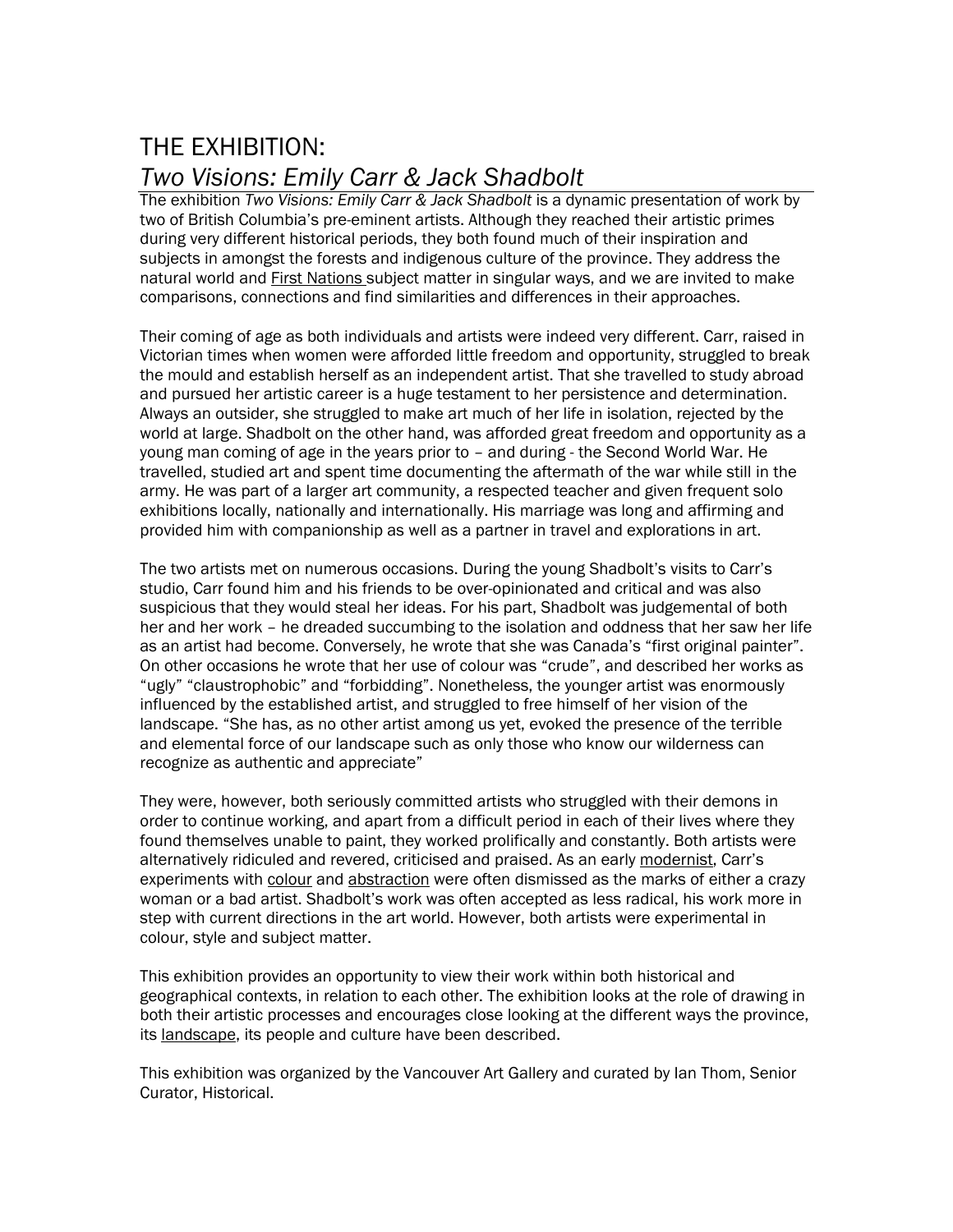## ARTISTS' BACKGROUND

#### Emily Carr (1871–1945)

One of the most important BC artists of her generation, Emily Carr is best known for her work documenting the totem poles of **First Nations** peoples of British Columbia and her paintings of the forests of Vancouver Island.

In the early 1890s Carr studied art in San Francisco and at the end of the decade she travelled to London, England to study at the Westminster School of Art, where she was probably first introduced to outdoor sketching. In 1911 Carr studied drawing and painting in France. In the summer of 1912, after her return to Canada, she went north to visit First Nations villages on the Skeena River and the Queen Charlotte Islands (Haida Gwaii), and in the fall she produced the first of her major canvases of First Nations subject matter. In these works, highly influenced by her French training, she used bright, **Fauvist colours and often**, broken brushwork. In 1912, Carr expressed the following about the role of the artist and art: "Pictures should be inspired by nature, but made of the soul of the artist…Extract the essence of your subject and paint yourself into it; forget the little pretty things that don't count, try for the bigger side."

Carr showed these works in Vancouver in early 1913 and offered them for sale to the provincial government. The government refused the work on the grounds that it was not "documentary." She returned to Victoria to turn her attention to other ways of making a living. Between 1913 and 1927, Carr ran a boarding house, raised sheepdogs, made pottery and gave art lessons. She produced very little painting.

In 1927, Carr's work was included in the exhibition *West Coast Art: Native and Modern* at the National Gallery in Ottawa*.* This exhibition was her introduction to other artists, particularly members of the Group of Seven, who recognized the quality of her work. Carr's images of First Nations subjects created between the late 1920s and early 1930s were among her strongest and most forceful paintings. They reflect the influence of Lawren Harris and other Modernists, and they show that Carr no longer had documentation as a primary goal.

In the 1930s, Carr began devoting most of her attention to landscape, particularly the forest, as her subject matter. These paintings express her strong identification with the British Columbia landscape and her belief that a profound expression of spirituality could be found in nature. Greatly influenced by her exchange of letters with Lawren Harris, Carr sought to capture the sense of spiritual presence that she experienced in nature.

In the late 1930s, as her health worsened, Carr began to focus more energy on writing, producing an important series of books. This included *Klee Wyck*, a book of stories based on her experiences with First Nations people, which won the Governor General's Award for Literature in 1941. She died in 1945 in Victoria at the age of seventy-four, recognized as an artist and writer of major importance.

#### Jack Shadbolt (1909-1998)

Jack Shadbolt was born in England, and moved to Canada with his family in 1912. They first live in Nelson, British Columbia, but soon settled in Victoria. Shadbolt studied art in Vancouver, learning from many of the important artists of the time including Charles Scott and Frederick Varley. Passionate about art education, he taught many generations of students at Kitsilano High School, the Vancouver School of Art and the University of British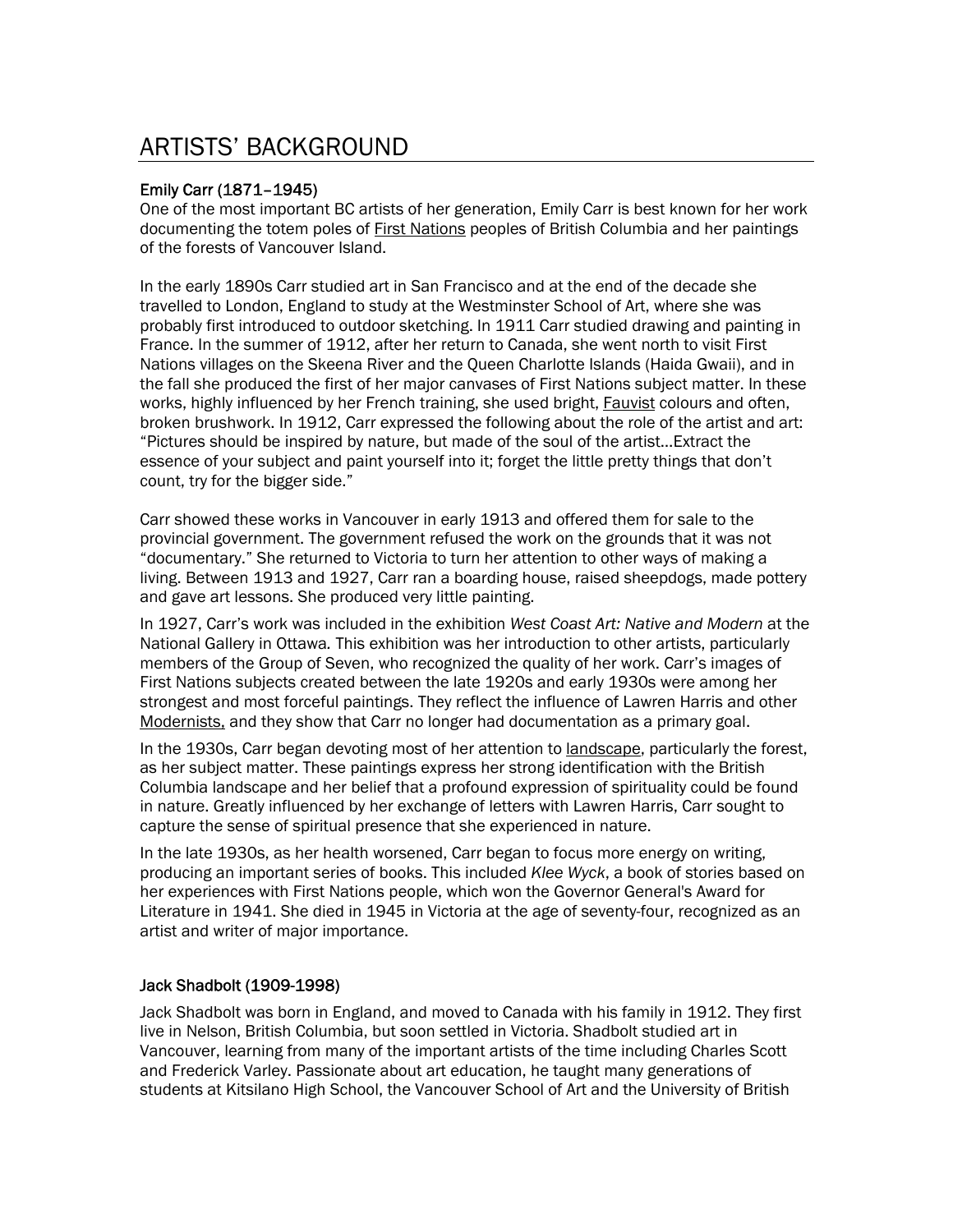Columbia - among other institutions. He was a prolific artist and exhibited his work frequently, often surprising his followers with unexpected new directions.

Like Carr, Shadbolt has become known as a British Columbian artist focusing on both representation of the natural world and **First Nations** iconography. As a young man Shadbolt met Emily Carr and was affected by her art for much of his artistic career. So much so that at a turning point in his life he retreated to Hornby Island where he immersed himself in Carr's artistic process, later writing: "I was very much with her (Carr's) mood. Standing here within her very image I knew it again, as I have always known so poignantly, how difficult it was for me to escape her, though as an artist I must be free of her. It occurred to me: instead of trying to avoid her, why not pay my long-standing debt by working as she worked, embracing her moods. Perhaps I could finally exorcise her spell".

Shadbolt's influences as an artist were hardly limited to Carr – they are many and varied. One of the most influential periods of Shadbolt's life was the time he spent in London towards the end Second World War in the Official Canadian Army War artist's programme. He was deeply affected by the horrors portrayed in the concentration camps images which it was his job as a soldier to sort through. He later wrote "I found the experience devastating". Painting the bombed buildings of London made abstraction visible to him, as bombs exploded buildings and parts collapsed into new formations. He wrote: "It suddenly dawned on me...this business of abstraction. I always think abstractly but the problem was that it didn't come into the work. And it is this, that when the bomb blows the building apart it abstracts it, the pieces fall back together again and you get a memory image of what was there but vastly altered and psychologically made infinitely more intense than the original thing."

His artistic path took many directions. In the 1930's he travelled and studied in major art centres across the Unites States and Europe, where he was exposed to and strongly affected by individual artists including Cezanne, Matisse, Picasso and Diego Riviera, and influenced in general by the Surrealists, Social Realists and American Post-Impressionists. Charlie Hill, curator of Canadian art at the National Gallery in Ottawa wrote: "He never looked like he was imitating any other artists, but he did incorporate and synthesize other artistic developments, wedding them to his own vision."

Shadbolt's art frequently took off in new directions. His body of work contains Vancouver street scenes in the style of social realism, surrealist landscapes containing howling dogs, bold abstracted representations of nature and First Nations objects. His travels in Greece and India inspired huge murals and colourful collages. And mostly, he has become known for his obscenely bright butterfly images, exemplifying the natural world and the cycles of life and death, growth, decay and destruction. Artist Alan Wood said "Butterflies became a metaphor for him; they expressed the fragility of life."

At different periods of his life, Shadbolt chose to use diverse media, working with charcoal, oil, watercolour, print, acrylic, ink and collage. He created single images as well as multiple panels and large scale murals and tapestries. He wrote and published three books containing both his art and his writings. With his wife Doris Shadbolt (Emily Carr's foremost scholar and biographer) he travelled widely, living for extensive periods abroad. Shadbolt was enormously inspired by these travels and always responded through his art. His work has been exhibited nationally and internationally, from Tokyo to Mexico to the Guggenheim in New York. He won numerous major international art awards, represented Canada in the 1956 Venice Biennale and in 1972 was awarded the Order of Canada.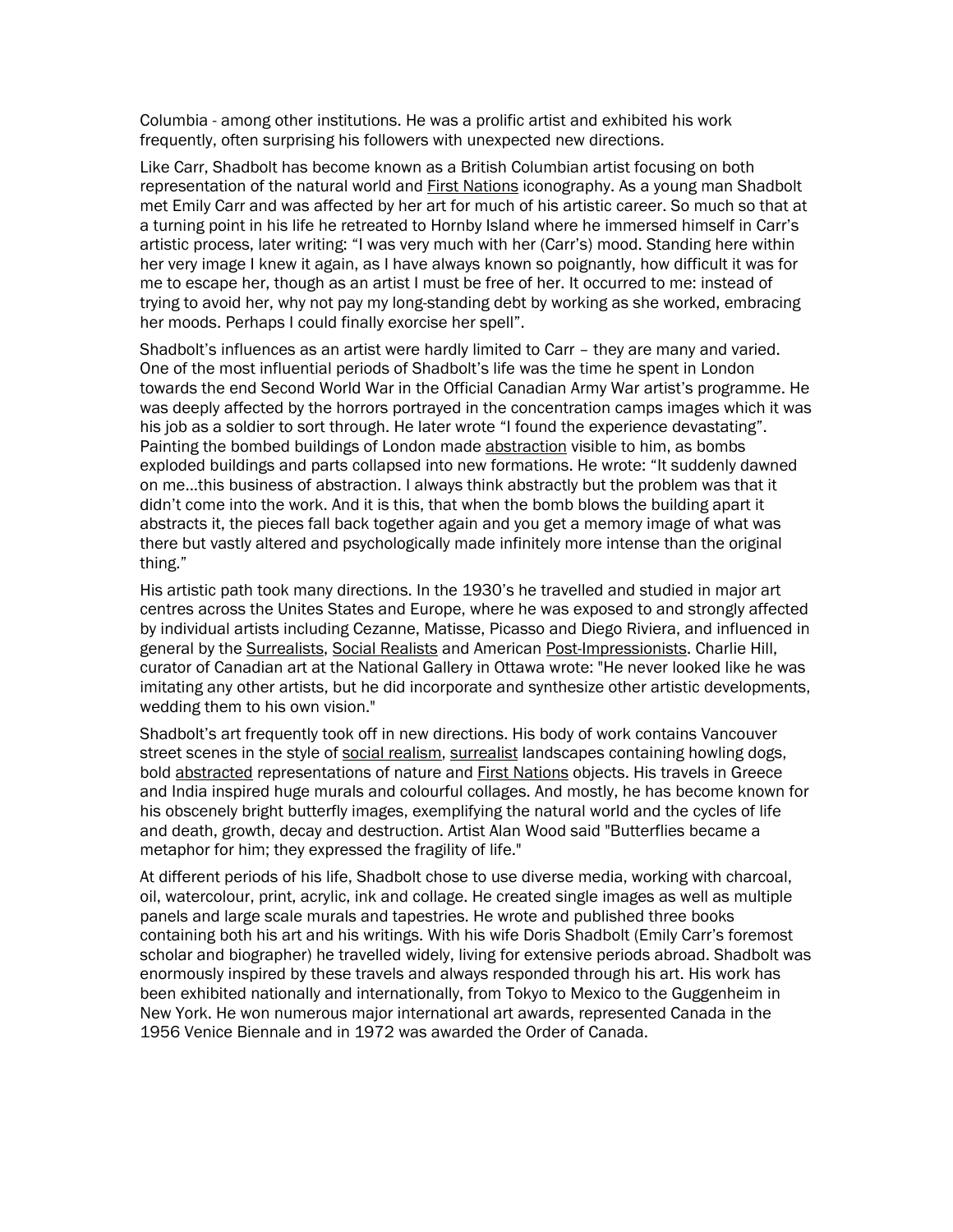## PRE-VISIT ACTIVITY: Lives of the Artists (all grades)

#### Objective:

Students focus on the lives of Carr and Shadbolt, their art practices, influences and points of connection.

#### Background:

Both Emily Carr and Jack Shadbolt stand out amongst British Columbia's most famous sons and daughters. They have helped define how we perceive ourselves in relation to our physical and cultural environment. They took on huge artistic challenges and risked much – in terms of social acceptance and personal challenges - for their work. Both of them travelled extensively, in British Columbia and abroad, and their travels were crucial to their artistic production. They both created significant bodies of work around indigenous cultures. They both sketched and painted prolifically. Carr struggled in menial jobs to earn a living, Shadbolt taught generations of students. Their influences were many and varied, their influences on subsequent generations of artists in this province immeasurable. Their artistic practices and personalities connected and conflicted, their lives diverged and connected.

#### Materials:

□ the Internet: some useful websites are:

[www.artcyclopedia.com](http://www.artcyclopedia.com/) [www.wikipedia.com](http://www.wikipedia.com/)  <http://www.emilycarr.ca/>

- art books on Carr and Shadbolt
- Artist Information Sheet and Student Worksheet (following pages)
- □ writing materials, coloured pencils

#### Process:

- 1. Divide the class in half. Working with a partner, give half the class some points of information on Carr, the other half on Shadbolt. (Artist Information Sheet, next page)
- 2. Younger students can be given one or two easier points e.g. relating to artists' personal lives or major bodies of work.
- 3. Older students can get more topics containing more complex ideas e.g. artistic influences.
- 4. Have students read the information with their partner.
- 5. Students might need some of the terms clarified, e.g. First Nations, Fauvism (see Vocabulary, page ?)
- 6. Using books and/or the internet, have students expand their information, look at some example of the artists work and make a copy of one work containing a scene from nature.
- 7. Match each pair with students who have worked with the other artist, and have each pair orally teach the others about their artist. The 'learning' pair fill in the Student Worksheet (see page 9) while the 'teaching' pair explain. As the one set of students describes an artwork, have the others use pencil crayons to sketch the image only using verbal descriptions – i.e. not looking at the picture.
- 8. Switch roles.

Alternatively, this could be done as a class with some students presenting their information to the whole class while the other half fill in the Worksheet.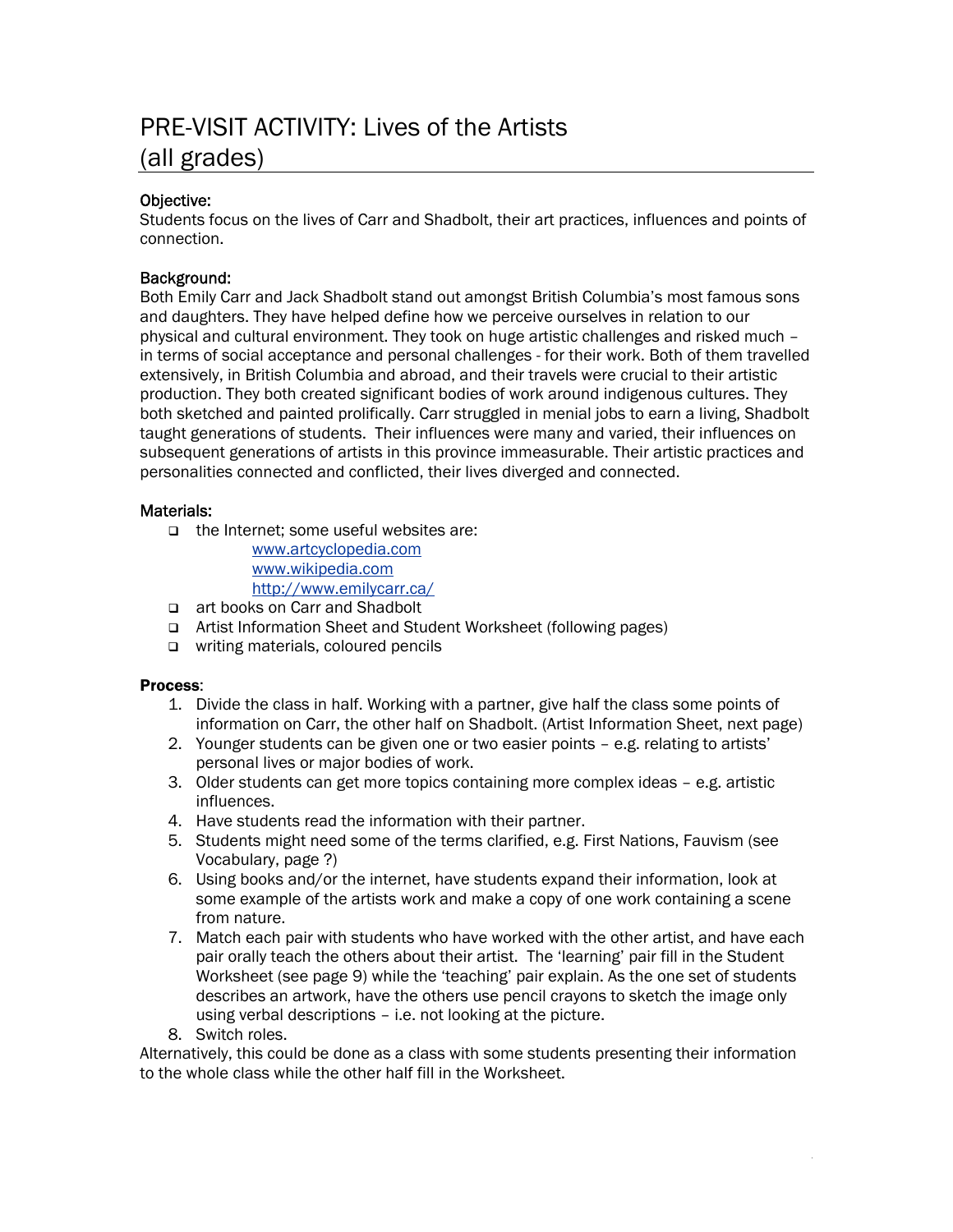#### Conclusion:

- Ask students to comment on similarities and differences between the artists and their artwork.
- Ask students if there is anything they would still like to know.
- Did the artists have anything in common? What?
- Did the artists have any elements or perspectives that might be described as particularly British Columbian? Or Canadian? If not, why? If so, how?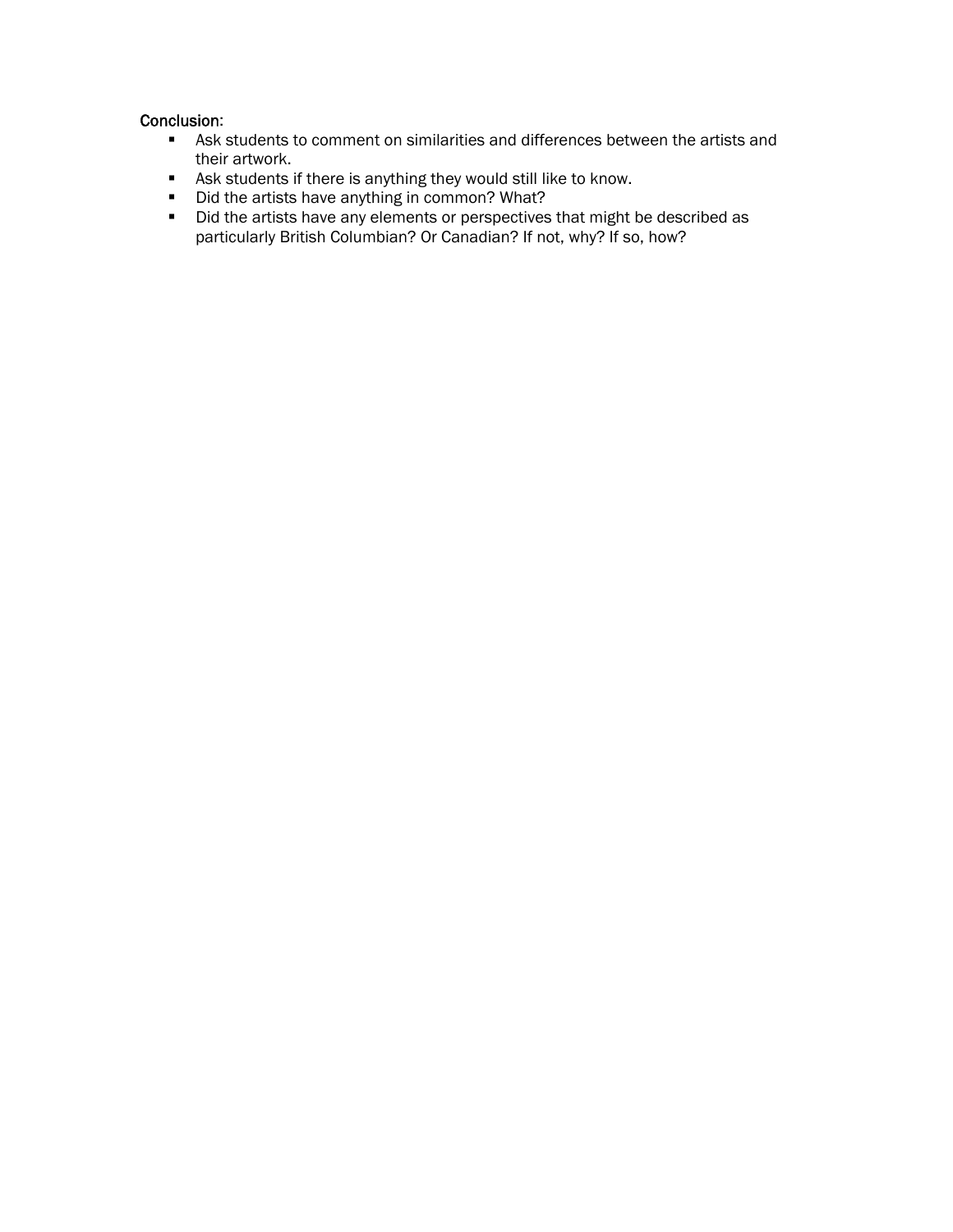### Artist Information Sheet

#### Emily Carr

- Born and died in Victoria
- Lived most of her life alone, had lots of animals
- Thought of as strange, different to the society ladies of Victoria
- Studied art in San Francisco, England and France, travelled through British Columbia visiting First Nations villages
- Thought that Shadbolt was a rather over-opiniated know-it-all
- Struggled to make a living, gave up art for a long period in her life; eventually recognized as an important British Columbian artist
- Influenced by Matisse and Fauvism, Lawren Harris and the Group of Seven, Cubism and Abstraction
- Modernist painter, experimented with colour and form, geometric shapes and visible brushstrokes
- Preferred to sketch her landscapes outdoors and paint final works in her studio
- Wrote many books towards the end of her life which were well received
- Best known for her paintings of the forests of British Columbia and First Nations subject matter
- Find a quote by the artist something interesting that she wrote about her art.

#### Jack Shadbolt

- Born in England, died in Vancouver
- Had a long and successful marriage to Doris Shadbolt (who was an important Emily Carr scholar)
- Passionate about teaching, prolific as an artist, exhibited frequently
- Influenced by Carr and struggled to free himself from her artistic legacy even as he was critical of her art
- Affected by the horrors and destruction he saw in Europe at the end of the Second World War
- Travelled extensively both to study art in Europe and to experience life abroad as an artist
- Influenced by Post-impressionists such as Matisse and Cezanne, Social Realism (especially Diego Riviera), Cubism (especially Picasso), Surrealism and Abstraction
- Experimented with many different artistic styles, techniques and materials
- Mostly worked in his studio, sometimes outdoors
- Wrote and published three books, which were well received
- Large and varied body of work including abstracted wartime images, howling dogs, broken up landscapes, First Nations subject matter and images of nature - including butterflies
- Find a quote by the artist something interesting that he wrote about his art.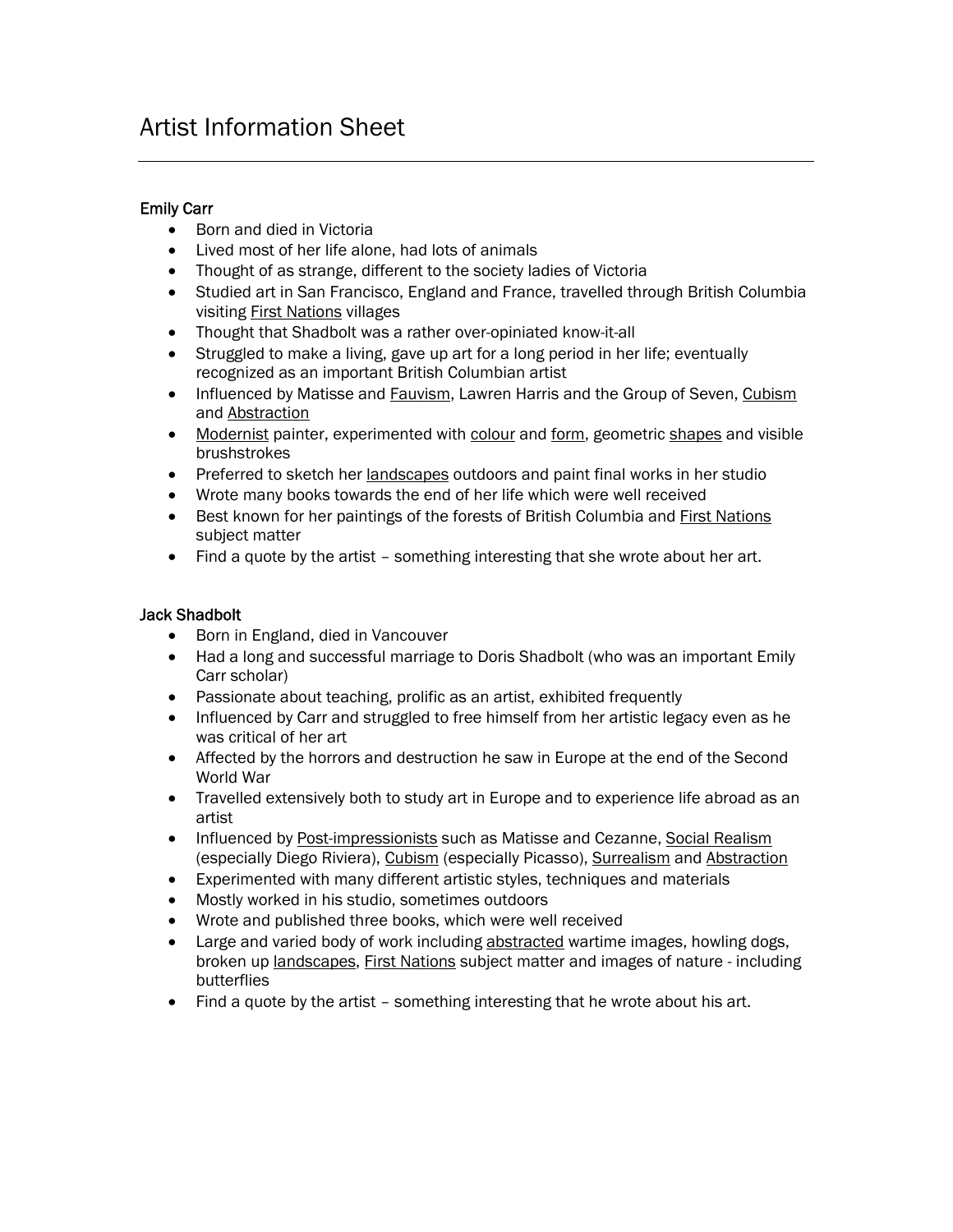## Student Worksheet

|                            | Emily Carr | <b>Jack Shadbolt</b> |
|----------------------------|------------|----------------------|
| Personal<br>Information    |            |                      |
| Travels &<br>Influences    |            |                      |
| Materials &<br>Media       |            |                      |
| Description<br>of artworks |            |                      |
| Sketch of<br>an artwork    |            |                      |
|                            |            |                      |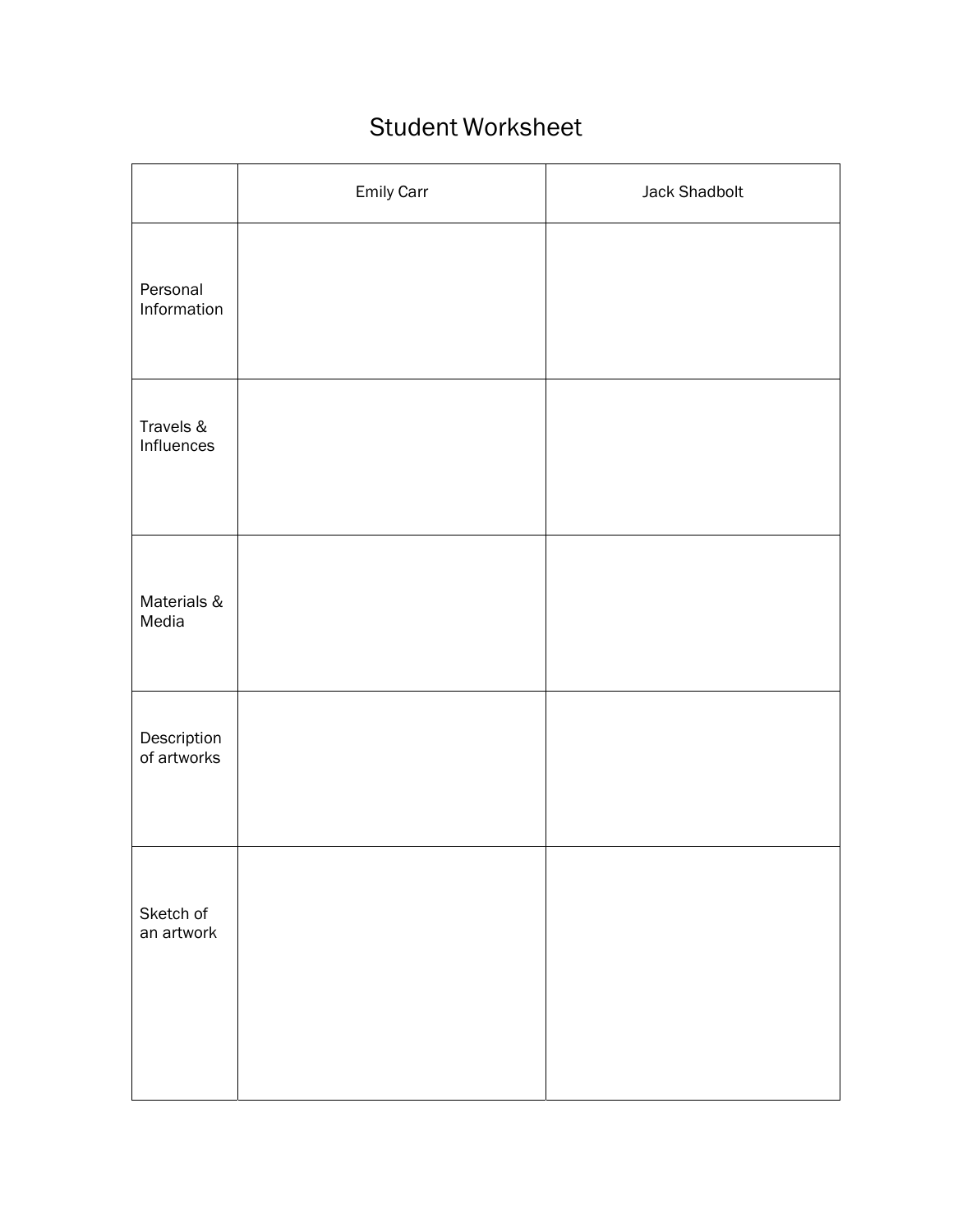#### Objective:

Students are introduced to the artist's process of working by sketching outdoors and then, back in the classroom, creating a painting based on the sketch.

#### Discussion:

Emily Carr often created sketches for their landscapes out in nature, where she could study the colours and textures of the trees, foliage, lakes and sky, and observe the way light, wind and weather affected their subjects. Emily Carr began sketching in charcoal, but later developed a technique of thinning out oil paints with gasoline, which enabled her to create quick, colourful sketches. She would take the sketches she had accumulated out in the field back into the studio, and there she would make oil paintings based on—but not exactly the same as—her sketches.

Emily Carr wrote the following passage in her book *Growing Pains*:

"Outdoor study was as different from studio study as eating is from drinking. Indoors we munched and chewed our subjects. Fingertips roamed objects feeling for bumps and depressions. We tested textures, observed contours. Sketching outdoors was a fluid process, half looking, half dreaming, awaiting invitation from the spirit of the subject to 'come, meet me half way.' Outdoor sketching was as much longing as labour. Atmosphere, space cannot be touched, bullied like the vegetables of still life or like the plaster casts. These space things asked to be felt not with fingertips but with one's whole self."

Shadbolt worked in different ways at different periods of his life – in his studio, outdoors, from photographs, from the real world. He was at various points in his life very much under the influence of Carr's approach to painting. He wrote:

"I thought of Emily Carr who had made this interior world so much her own. How she had overwhelmed me as a beginning artist in Victoria...I never forgot those canvases. Their still green forest caves with towering grey trees and quietly surging foliage… it was as though the woods were caught in the huge swell of a world under the sea."

#### Materials:

#### For Part 1:

- □ drawing pads or clipboards and sheets of paper
- coloured pencils, crayons or pastels

For Part 2:

- $\Box$  thicker paper for painting
- paint—preferably liquid tempera or acrylic, but any available paint will work
- paintbrushes

#### Process:

#### Part 1:

1. Discuss Carr's two-step approach to her painting, and Shadbolt's intense observations of Emily Carr's of British Columbia's landscape. Tell the students they are going to go outdoors and make a colour sketch as a precursor to a painting. Read them the above excerpts from Carr and Shadbolt's writings.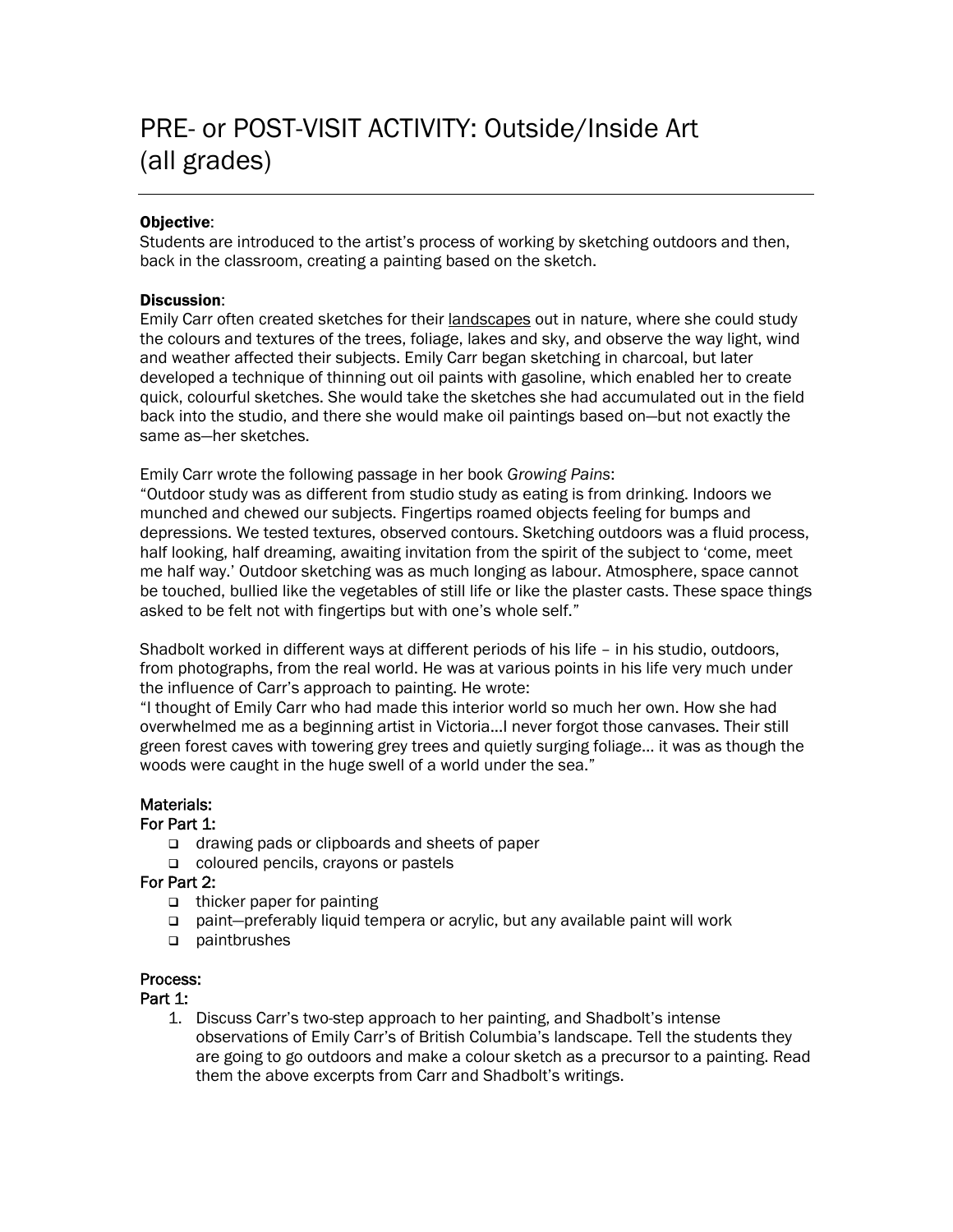- 2. Choose an outdoor area with some greenery and one or more trees. Have the students decide on a starting perspective; for example:
	- close up, with tree trunk or branches filling the page,
	- **from a distance, including grass, trees and sky,**
	- **If** looking up, including the top of the tree and an expanse of sky,
	- a single tree.
- 1. Have them look closely at the greens and yellows of the leaves, the browns and greys of the trunk and branches, and the blues and greys of the sky. Remind them that landscape painters like Carr didn't use just one colour, but mixed and blended colours and shades to create rich, dense surfaces.
- 2. Have the students make a few colour sketches from different perspectives or angles, from close up and far away. Encourage them to fill the page with quick detail—broad strokes of colours, lines and shapes that include all the elements in their line of vision.

#### Part 2:

- 1. Back in the classroom, within a week after making the sketches, have the students look at their sketches and choose the one they would most like to make a painting from. What parts of their sketch do they want to leave in? What parts would they like to change? Does the composition feel balanced, or are there some areas they would like to add something to or remove something from? Would they like to combine elements from two drawings?
- 2. Have the students set up workspaces at their tables, where they can see their sketches and have access to paper, paint and brushes.
- 3. Have them paint their landscapes, encouraging them to fill the page, layering on and blending colours as they work.

#### Conclusion:

- Display the students' work: painting alongside sketch.
- Have them look at the work and talk about the similarities and differences in materials, location, colours, shapes and compositions.
- **Discuss the process, how easy or hard it was to create the work, the differences** between making the sketch and creating the painting.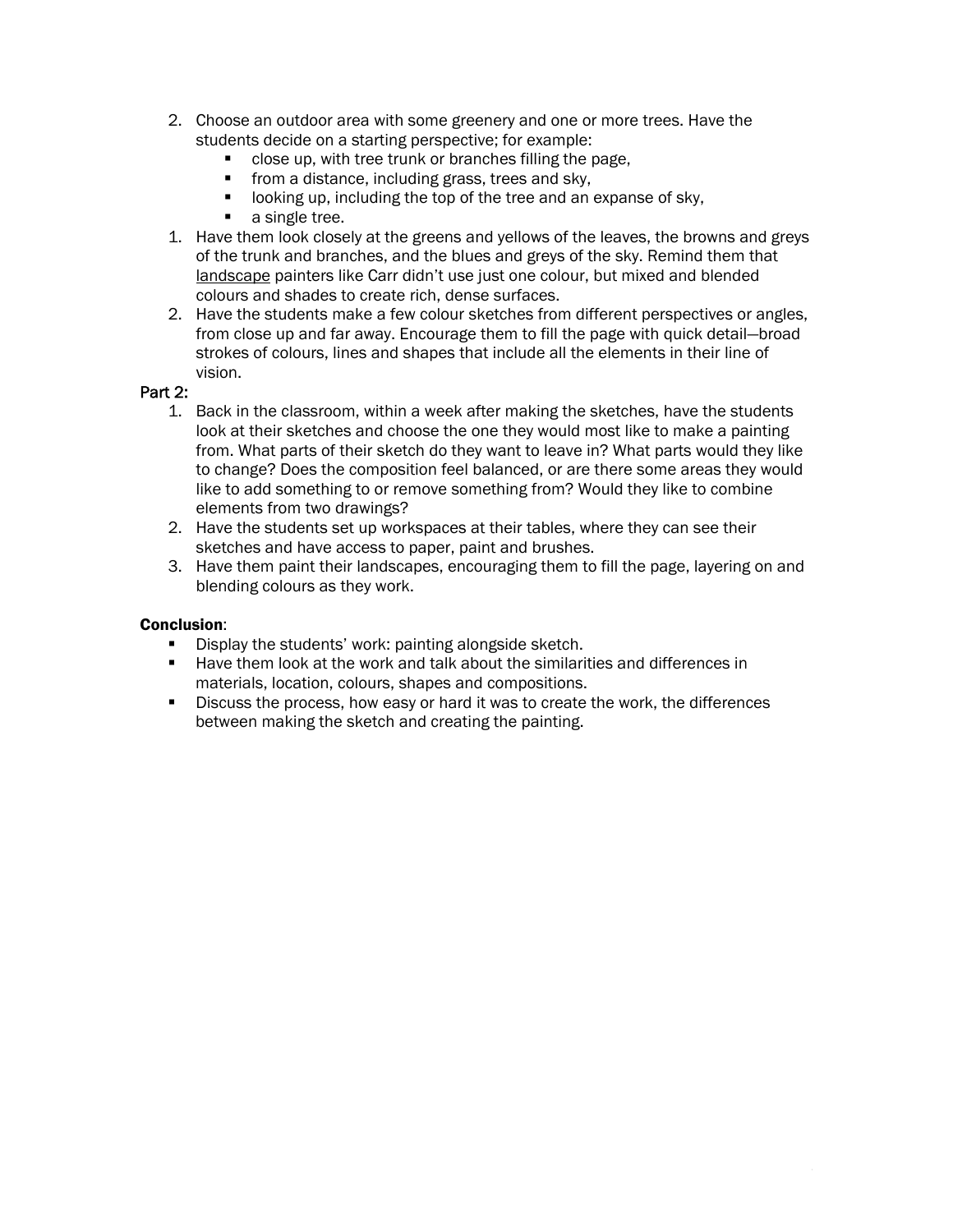#### Objective:

Students study colour and think about the ways that painters such as Carr and Shadbolt might choose colours. They learn to mix different shades and tints of green, and finally create an image of a butterfly using collage and paint.

#### Discussion – Part 1:

A brief review of colour theory will help students make informed decisions about using and understanding colour in painting. Students should not see colour as absolute; colours react and change in context and in contrast to one another.

| primary colours       | cannot be mixed from other colours     | blue, red and yellow            |
|-----------------------|----------------------------------------|---------------------------------|
| secondary colours     | mixed from two primaries.              | green, purple and orange        |
| tertiary colours      | mixed from two colours adjacent to     | e.g. yellow-green, green-blue   |
|                       | each other on the colour wheel (one    |                                 |
|                       | primary and one secondary)             |                                 |
| complementary colours | opposite each other on the colour      | e.g. red (a primary) and green  |
|                       | wheel; share no common colours,        | (made up of the primaries blue) |
|                       | provide maximum contrast and           | and yellow) are                 |
|                       | intensify each other                   | complementaries                 |
| analogous colours     | three colours next to each other on    | e.g. yellow, yellow-green and   |
|                       | the colour wheel, all of which contain | green                           |
|                       | a common primary; for harmonious       |                                 |
|                       | compositions and subtle contrasts      |                                 |
| shades                | created by mixing colours with varying |                                 |
|                       | amounts of black                       |                                 |
| <b>Tints</b>          | created by mixing colours with varying |                                 |
|                       | amounts of white                       |                                 |
| warm colours          | tend to pop to the foreground of the   | reds, oranges and yellows       |
|                       | picture plane                          |                                 |
| cool colours          | tend to recede to the back of the      | blues, greens and purples       |
|                       | picture plane                          |                                 |

#### Discussion – Part 2:

Emily Carr wrote in her journal:

"Sketching in the big woods is wonderful… Everything is green. Everything is waiting and still. Slowly things begin to move, to slip into their places. Groups and masses and lines tie themselves together. Colours you had not noticed come out, timidly or boldly. In and out, in and out your eye passes. Nothing is crowded; there is living space for all. Air moves between each leaf. Sunlight plays and dances. Nothing is still now. Life is sweeping through the spaces. Everything is alive. The silence is full of sound. The green is full of colour. Light and dark chase each other."

One of Carr's painting challenges was to learn to mix paint that could show the infinite variety of tones and shades of colours found in natural environments, such as the sky, the sea or a forest interior.

Shadbolt used his pulsating, shimmering colours to bring his compositions to life. Whether painting butterflies, landscapes or abstract compositions, he uses complementaries, shades and tints, warm and cool colours to maximum effect.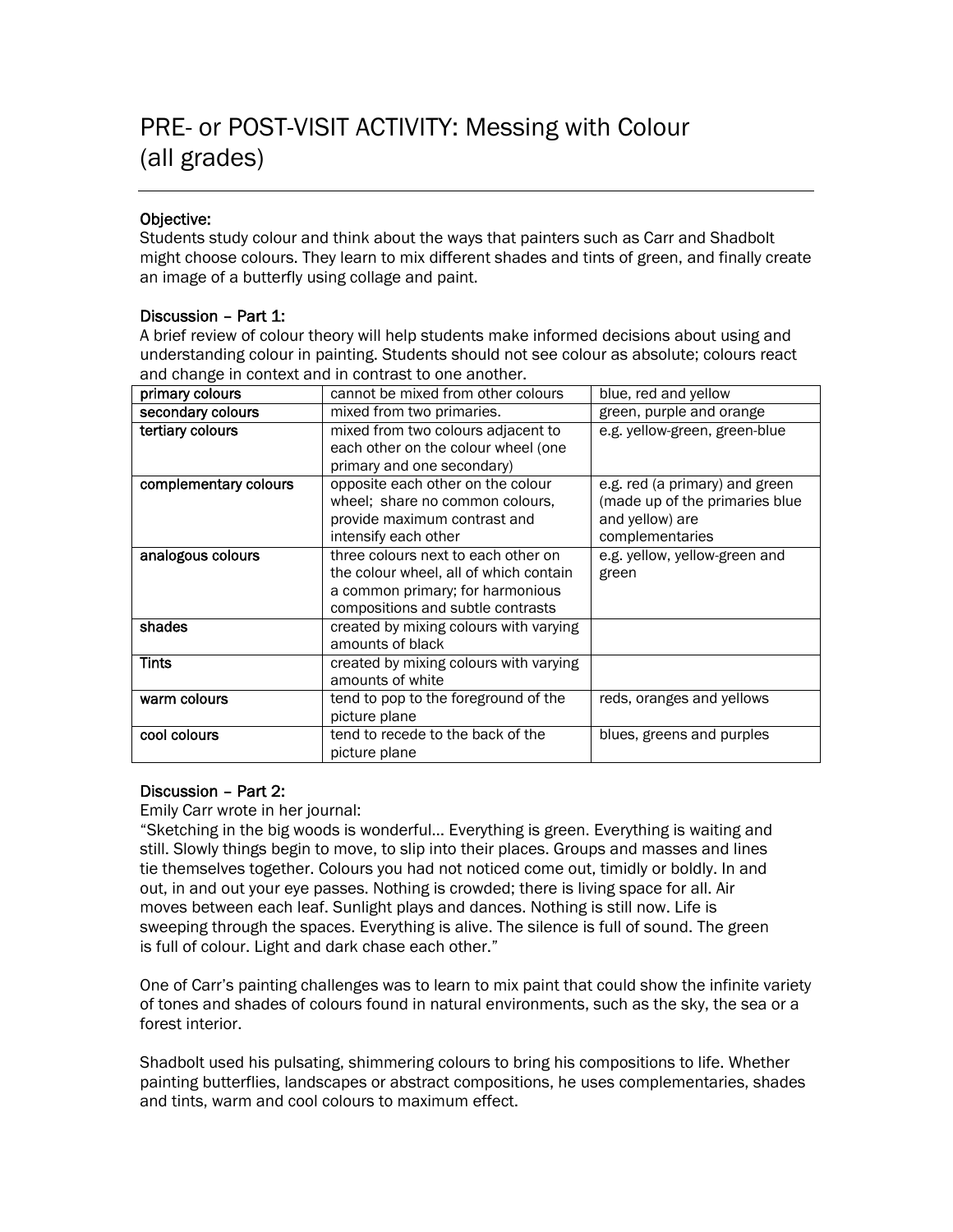#### Materials:

- □ 2 sheets of paper per student
- $\Box$  blue, yellow, white, black and red tempera paint
- paintbrushes and water
- □ magazine pages, scissors and glue

#### Process:

#### Part 1:

- 1. Review colour theory in as much detail as necessary.
- 2. Read the above quotations from Carr and Shadbolt to the class. Discuss.
- 3. Have students mix small amounts of blue and yellow paint, and experiment by adding to their greens different amounts of black (to create shades) and white (to create tints) directly on the paper. Remind students to clean the paintbrush between colours.
- 4. How many greens are they able to make? Have the students make up a name for each colour and use a pencil to label the colours on the paper.

#### Part 2:

- 1. Have each student fold a large sheet of thick white paper in half vertically. Open.
- 2. Against the fold, on the left side, using thick tempera paints, have students paint an outline of the left half of a butterfly.
- 3. Have students use varying shades of green to cover the entire left side. This needs to be completed fairly quickly in order to keep the paint moist.
- 4. While still wet, re-fold along fold, press both halves together, and immediately open up again. They should now have the whole butterfly. It might look a bit smudgy and asymmetrical.
- 5. Have students look through magazines and cut out as many red pieces as they can find. (red being the complementary of green) Cut or tear them into desired shapes and make a design, patterns or marks on the green butterfly. Finish up with more paint in greens and reds.
- 6. Display.

#### Conclusion:

Discuss the students' work.

- Which parts of the artworks draw most attention? Why?
- Which parts of the compositions are most interesting? Why?
- Discuss the effects of the complementary colours and the shades and tints.

#### Follow-up:

Shadbolt made many artworks using the form of the butterfly – in paintings, collages and tapestries.

- Have students look for his Butterfly images when they visit the exhibition, and notice their asymmetry.
- Have students look for some of his butterfly works on the Internet at home. Discuss.
- What meanings can be ascribed to the form of the butterfly?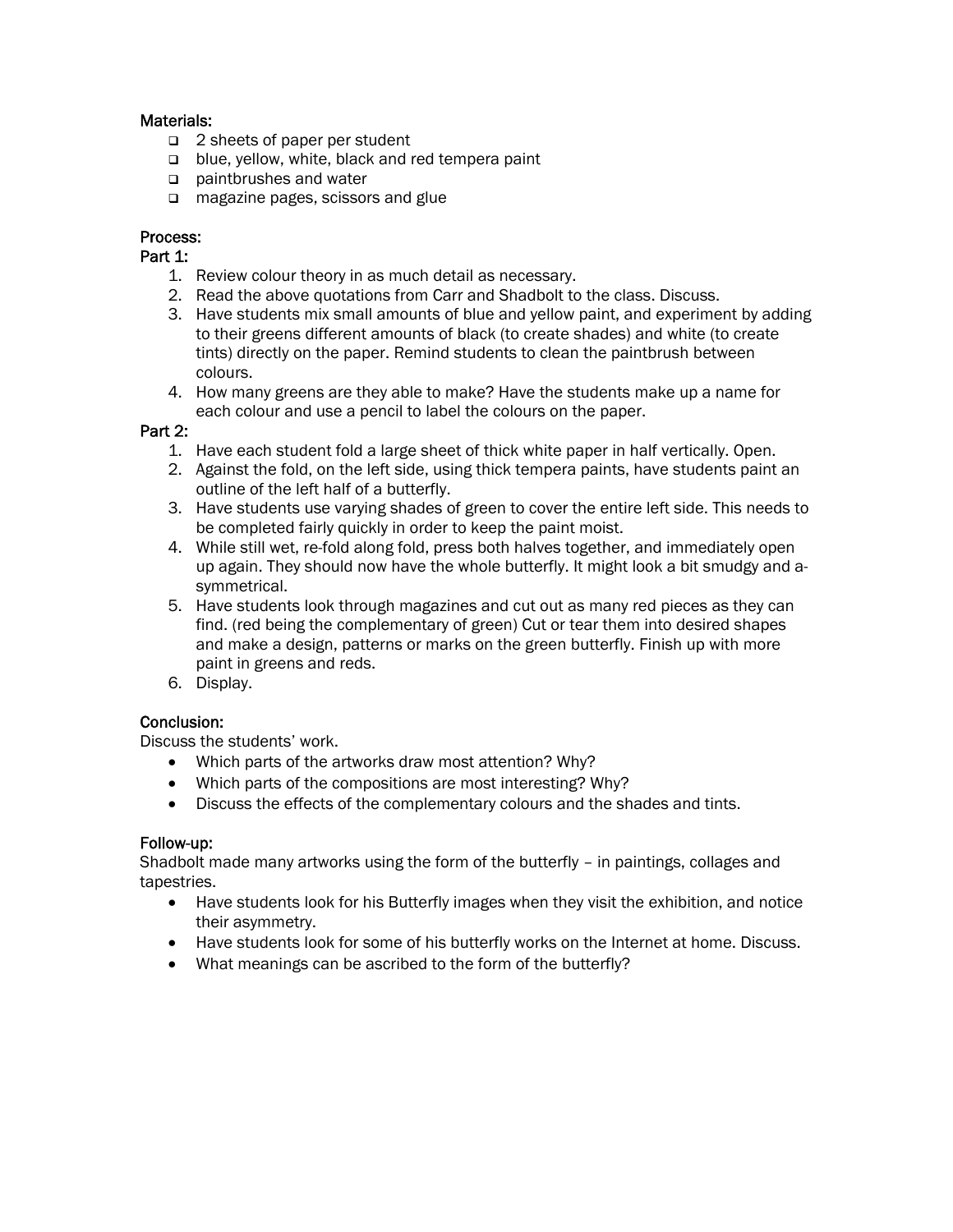## PRE-VISIT ACTIVITY: Abstracted Objects (All grades)

#### Objective:

Students use a meaningful object collected from a trip or outing to create a realistic drawing and then abstract it.

Fold large sheet of paper horizontally and vertically, then open flat so that have 4 sections. 1: draw both nature scene (mountains, flowers) and object realistically (curio, ornament) 2: abstract them, reduce them to shapes, flat blocks of colour

#### Background:

Both Carr and Shadbolt were enormously inspired by the places they visited. Carr sketched in the south of France influenced by the terrain as much as the brushstroke and bright colours of the French Post-Impressionists. Shadbolt's sojourns in places as diverse as Greece and India provided the impetus for wildly colourful Grecian collages and huge Hindu-god murals. Sometimes they sketched on site, sometimes they took photographs or brought home objects which inspired their artwork. Sometimes it was the forest at the edge of the city or even Shadbolt's back yard that provided the inspiration. Neither artist attempted to portray their subject in a realistic framework; rather they used the real world as inspiration for their abstract, personal interpretations of their subject matter.

#### Materials:

- Two sheets of paper per student
- Coloured pencils or pastels

#### Process:

- 1. Discuss the inspiration that Shadbolt and Carr found from their travels, trip and the world around them.
- 2. Ask students to bring in an object that they have collected. It could be a souvenir from another city or country, a pebble or pinecone from a walk at the beach or park.
- 3. Give each student a sheet of paper and ask them to copy their object as realistically as possible, filling the whole sheet of paper. Use coloured pencils or pastels to colour and shade their work in realistic colours.
- 4. Give each student a second sheet of paper and ask them to draw the object again but this time, to make it abstract. They can think about simplifying shapes – reducing parts to triangles or circles. They could change colours, making a rock green, a pine cone purple or a face blue. They could play with size and scale. Again, they should fill the whole page and use the same drawing tools that they did for the realistic drawing.
- 5. Display the original object, the abstract and realistic artworks alongside each other

#### Conclusion:

Discuss the ways the realistic and abstract drawings relate to one another and to the original object.

- What draws their attention? Why?
- Are the realistic or abstract drawings or the object itself more interesting? Why?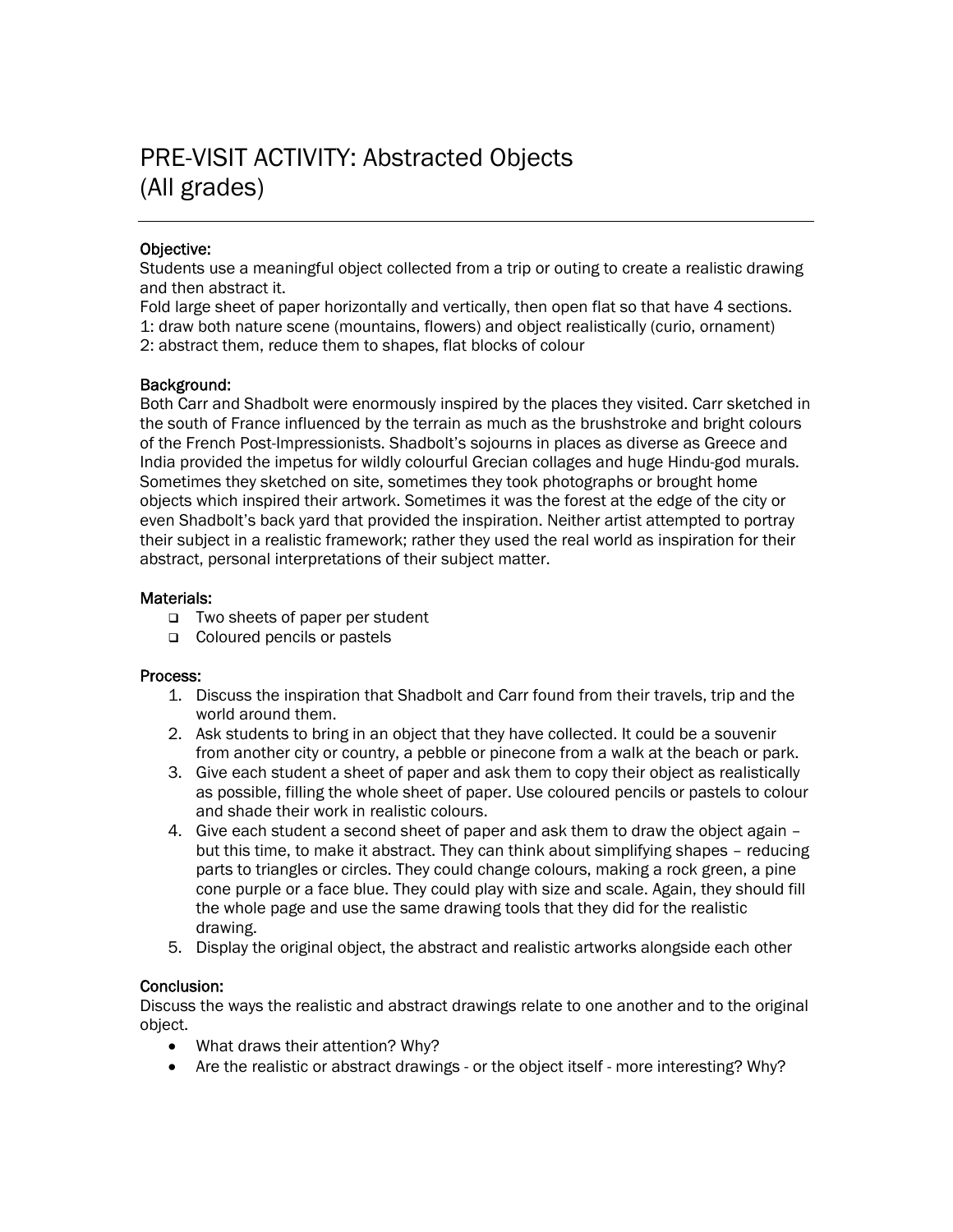## PRE- or POST-VISIT ACTIVITY: Art & Politics Don't Mix (Secondary students)

#### Objective:

Students look at Carr and Shadbolt's use of First Nations imagery, discuss various viewpoints and debate the rights of artists to use images from other cultures.

#### Discussion:

Carr and Shadbolt both used imagery from First Nations culture. Their reasons were many and varied. BUT did they have the right? Review – quote on validity of white guys using FN stuff.

Big controversy over exhibition of Shadbolt's at Museum of Anthropology in 1986 Title of review on Shadbolt: Art & Politics don't mix. But do they?

Primitivism in Art – Picasso to NY abstract expressionists, to Shadbolt.

#### Materials:

- Books
- o websites

#### Process: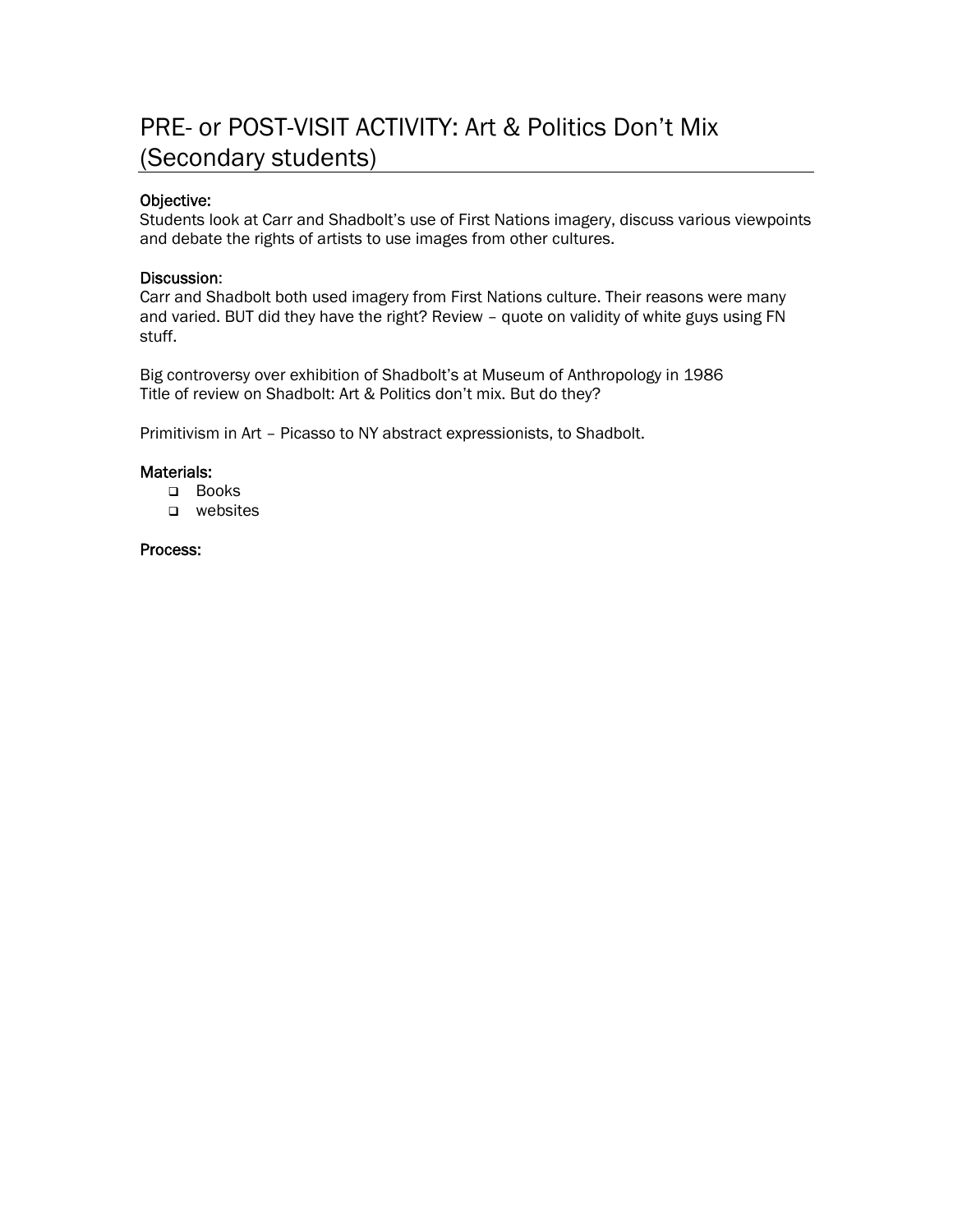abstract: a style of art that can be thought of in two ways:

- a. the artist begins with a recognizable subject and alters, distorts, manipulates or simplifies elements of it;
- b. the artist creates purely abstract forms that are unrecognizable and have no direct reference to external reality (also called non-representational art).
- **Fauvism:** a name (meaning "wild beasts") for an art movement that originated in France at the end of the nineteenth century. Fauvists were concerned with creating fresh, spontaneous-looking images, and used brilliant colours in an arbitrary and decorative way.

**First Nations:** Aboriginal cultures of Canada.

- form: a shape that has been given a three-dimensional quality. Form may be implied by the use of tone and/or shadow, or may actually be three-dimensional. Some words used to describe form are rounded, squared, angular, textural, volume and mass.
- **formalism:** the evaluation of an artwork based exclusively on the use of formal elements such as line, colour and texture. Everything necessary in a work of art is seen as contained within it: the context—historical background, artist's life, reasons for its creation—is considered irrelevant to the work's artistic value, as is any narrative content.
- **Impressionism**: a late nineteenth-century art movement that focused on everyday subject matter, and sought to capture ephemeral qualities of light and specific moments of time. Paintings included visible brushstrokes and often showed unusual visual angles.
- **landscape:** a work of art in which the subject is a view of the exterior physical world. Traditionally, landscapes have been paintings or drawings depicting natural scenes and are often concerned with light, space and setting.
- **Modern:** an approach to art that embraced new ideas ranging from science to political thought. The Modernists rejected the restrictions of past art traditions and stressed innovation over all other criteria.

Post-Impressionism: a term that refers to the art that followed Impressionism, rather than a cohesive artistic style or movement. For the most part, the artists used vivid colours, thick paint, strong brushstrokes and everyday subject matter. Some included distortions and arbitrary colour, and emphasized geometric forms.

Social Realism

**Surrealism**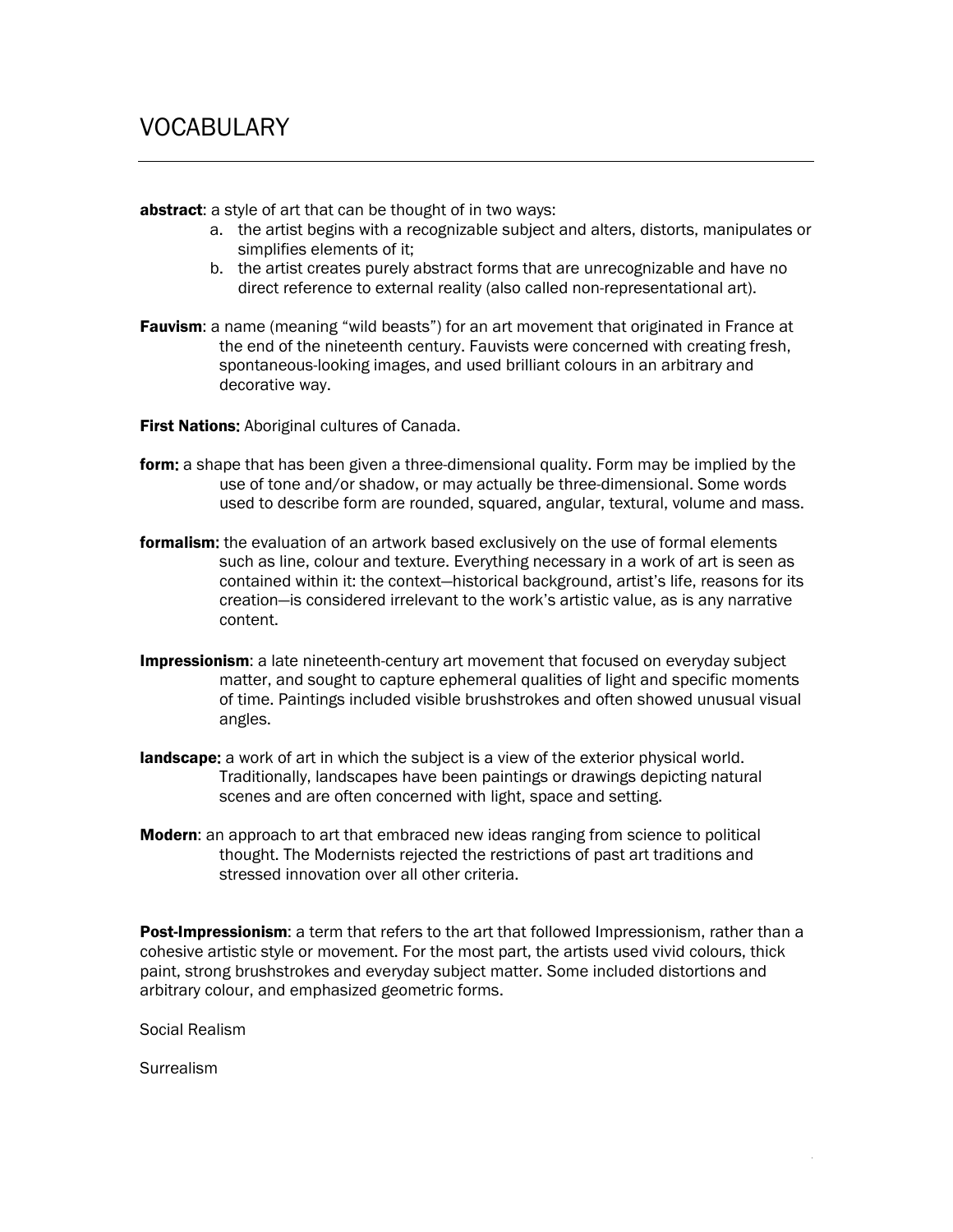## **RESOURCES**

#### Books:

- Carr, Emily. *Beloved Land: The World of Emily Carr*, introduction by Robin Laurence*.*  Vancouver: Douglas & McIntyre, 1996.
- Hill, Charles C., Johanne Lamoureux, Ian M. Thom, et al. *Emily Carr: New Perspectives on a Canadian Icon*. Vancouver: Douglas & McIntyre/National Gallery of Canada/Vancouver Art Gallery, 2006.
- Luckyj, Natalie*. Visions and Victories: Ten Canadian Women Artists 1914–1945*. London ON: London Regional Art Gallery, 1983.
- Murray, Joan. *Canadian Art in the Twentieth Century*. Toronto: Dundurn Press, 1999.
- O'Brian, John. *Gasoline, Oil and Paper*. Saskatoon: Mendel Art Gallery, 1995.
- Richmond, Cindy. *Molly Lamb Bobak: A Retrospective.* Saskatchewan: Mackenzie Art Gallery, 1993.
- Shadbolt, Doris. *Emily Carr*. Vancouver: Douglas & McIntyre, 1990.
- Shadbolt, Doris, ed. *The Emily Carr Omnibus.* Vancouver: Douglas & McIntyre, 1993. Includes *Klee Wyck*, *The Book of Small*, *The House of All Sorts*, *Growing Pains*, *Pause*, *The Heart of a Peacock* and *Hundreds and Thousands*.

#### Video:

Force Four Productions. *A Woman of All Sorts*. CBC Television, 1997.

#### BCTF Teaching Aids:

Clark, Karin. *Long Ago in Victoria* (K–2). BCTF Teaching Aid 3107, 1996.

Gage, Susan. *TRFic! A Temperate Rainforest Teacher's Guidebook* (intermediate), BCTF Teaching Aid 9533, 1998.

#### Online:

#### [www.artcyclopedia.com](http://www.artcyclopedia.com/)

Online art encyclopedia, listing international artists and museums and galleries with collections of their work. Includes a large selection of reproductions of artworks.

#### [www.wikipedia.com](http://www.wikipedia.com/)

Online dictionary and encyclopedia with some background and biographical information on artists.

#### <http://cwahi.concordia.ca/>

Canadian Women Artists History Initiative is a newly founded collaborative that brings resources and researchers together to enhance scholarship on historical women artists in Canada.

#### Books:

Carr, Emily; introduction by Robin Laurence. *Beloved Land: The World of Emily Carr.*  Vancouver: Douglas & McIntyre, 1996.

Hill, Charles C., Lamoureux, Johanne, Thom, Ian M. et al. *Emily Carr: New Perspectives on a Canadian Icon*. Vancouver: Douglas & McIntyre, National Gallery of Canada, Vancouver Art Gallery, 2006.